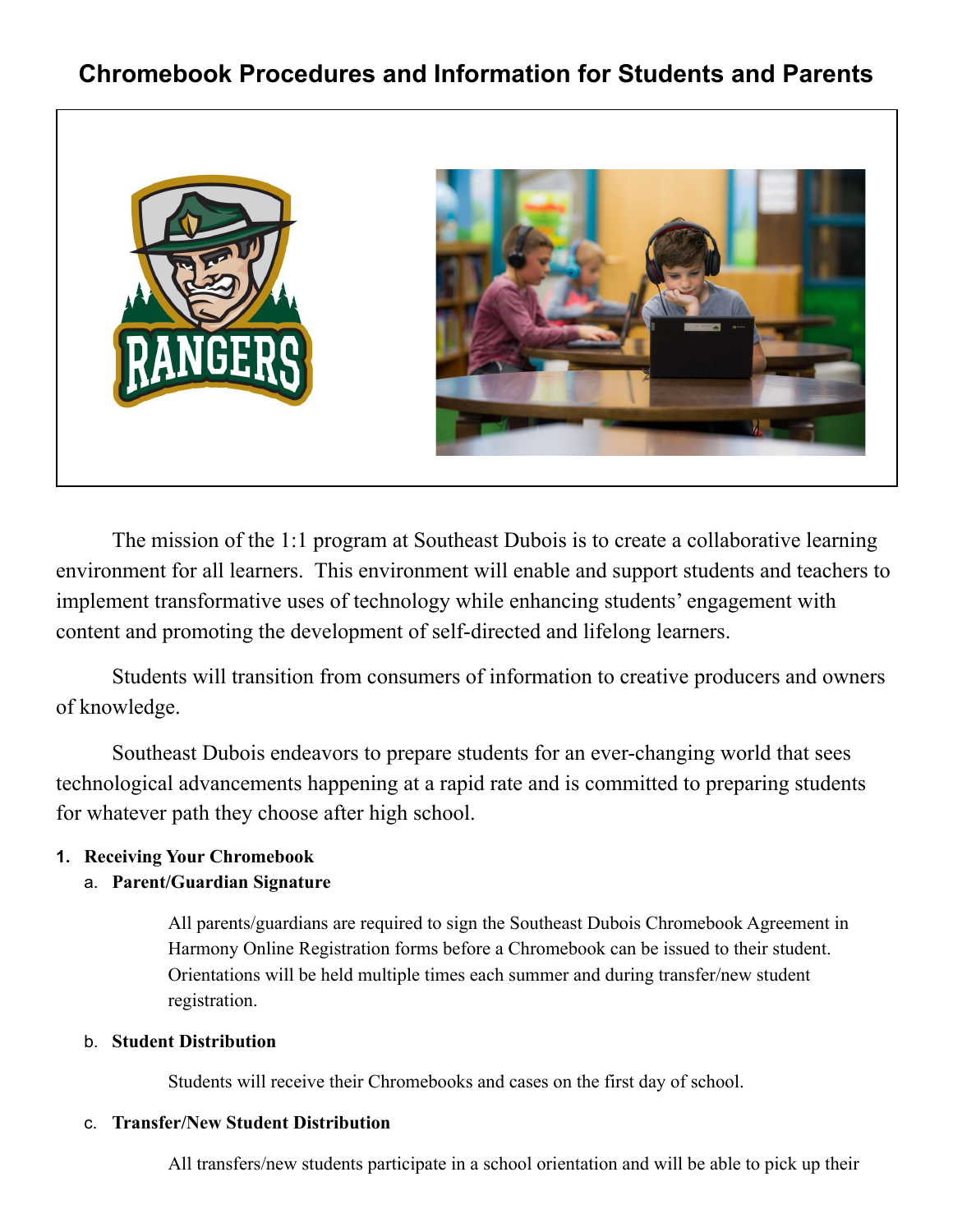Chromebooks from the Technology Department after this orientation.

#### **2. Returning Your Chromebook**

#### a. **End of Year**

At the end of the school year, students will turn in their Chromebooks and cases. Failure to turn in a Chromebook will result in the student being charged the full \$300.00 replacement cost. The District may also file a report of stolen property with the local law enforcement agency.

#### b. **Transferring/Withdrawing Students**

Students that transfer out of or withdraw from Southeast Dubois must turn in their Chromebooks and cases to the principal's office on their last day of attendance. Failure to turn in the Chromebook will result in the student being charged the full \$300.00 replacement cost. Unpaid fines and fees of students leaving Southeast Dubois may be turned over to a collection agency. Southeast Dubois may also file a report of stolen property with the local law enforcement agency.

#### **3. Taking Care of Your Chromebook**

Students are responsible for the general care of the Chromebook they have been issued by the school. Chromebooks that are broken or fail to work properly must be reported to their teacher or the Tech Dept at Southeast Dubois as soon as possible so that they can be taken care of properly. District-owned Chromebooks should never be taken to an outside computer service for any type of repairs or maintenance. Students should never leave their Chromebooks unattended except locked in their hallway locker.

#### **a. General Precautions**

- No food or drink should be next to Chromebooks.
- Cords, cables, and removable storage devices must be inserted carefully into Chromebooks.
- Chromebooks should not be used or stored near pets.
- Chromebooks should not be used with the power cord plugged in when the cord may be a tripping hazard.
- Chromebooks must remain free of any writing, drawing, stickers, and labels.
- Heavy objects should never be placed on top of Chromebooks.
- **b. Cases some models will not have cases if they are rugged enough without one but if a case is issued:**
	- Students should use the case whenever the Chromebook is being transported or not in use.
	- Although the cases are reinforced to help protect the Chromebooks, they are not guaranteed to prevent damage. It remains the student's responsibility to care for and protect his/her device.

#### **c. Carrying Chromebooks**

- Always transport Chromebooks with care. Failure to do so may result in disciplinary action.
- Never lift Chromebooks by the screen.
- Never carry Chromebooks with the screen open.

#### **d. Screen Care**

The Chromebook screen can be damaged if subjected to heavy objects, rough treatment, some cleaning solvents, and other liquids. The screens are particularly sensitive to damage from excessive pressure.

• Do not put pressure on the top of a Chromebook when it is closed.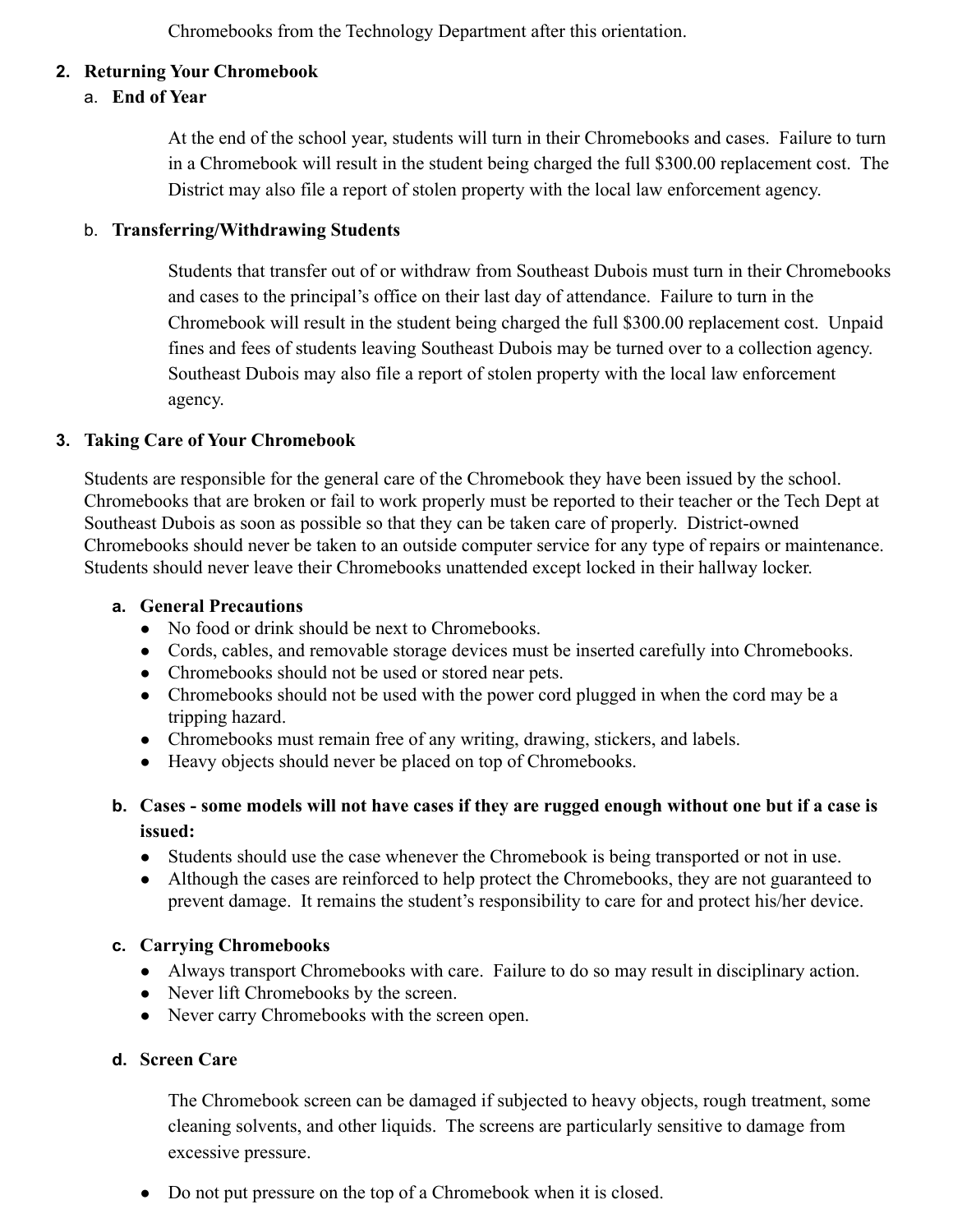- Do not store a Chromebook with the screen open.
- Do not place anything in the protective case that will press against the cover.
- Make sure there is nothing on the keyboard before closing the lid (e.g. pens, pencils, or disks).
- Only clean the screen with a soft, dry microfiber cloth or anti-static cloth.

#### **e. Asset Tags**

- All Chromebooks will be labeled with a Southeast Dubois asset tag.
- Asset tags may not be modified or tampered with in any way.
- Students may be charged up to the full replacement cost of a Chromebook for tampering with the asset tag or turning in a Chromebook without the asset tag.

#### **4. Using Your Chromebook At School**

Students are expected to bring a fully charged Chromebook to school every day and bring their Chromebooks to all classes unless specifically advised not to do so by their teacher.

#### **a. If a student does not bring his/her Chromebook to school**

- A student may check out a loaner for the day or have his/her teacher call the Tech Dept to have one delivered, if available.
- A student borrowing a Chromebook will be responsible for any damage to or loss of the loaned device.
- The Tech Dept will document the number of times a loaner is issued to each student for not having his/her own Chromebook at school and will send reports to the principal's office for those students that have more than one occurrence during the school year.
- The principal will treat such occurrences as Level 1 offenses, which may result in disciplinary action.
- The students that obtain a loaner will be responsible for returning the borrowed device to the Tech Dept or classroom teacher before 3:30 p.m.
- If a loaner is not turned in by 3:30 p.m., the Tech Dept or classroom teacher will submit a report to the principal's office and the principal will work on retrieving the loaner.

#### **b. Chromebooks being repaired**

- Loaner Chromebooks may be issued to students when they leave their school-issued Chromebook for repair in the Tech Dept
- A student borrowing a Chromebook will be responsible for any damage to or loss of the loaned device.
- Chromebooks on loan to students having their device repaired may be taken home.
- A member of the Tech Dept will contact students when their devices are repaired and available to be picked up.

#### **c. Charging Chromebooks**

- Chromebooks must be brought to school each day with a full charge.
- Students should charge their Chromebooks at home every evening.

#### **d. Backgrounds and Themes**

• Inappropriate media may not be used as Chromebook backgrounds or themes. The presence of such media will result in disciplinary action.

#### **e. Sound**

- Sound must be muted at all times unless permission is obtained from a teacher.
- Headphones may be used at the discretion of the teachers.
- Students should have their own personal set of headphones for sanitary reasons.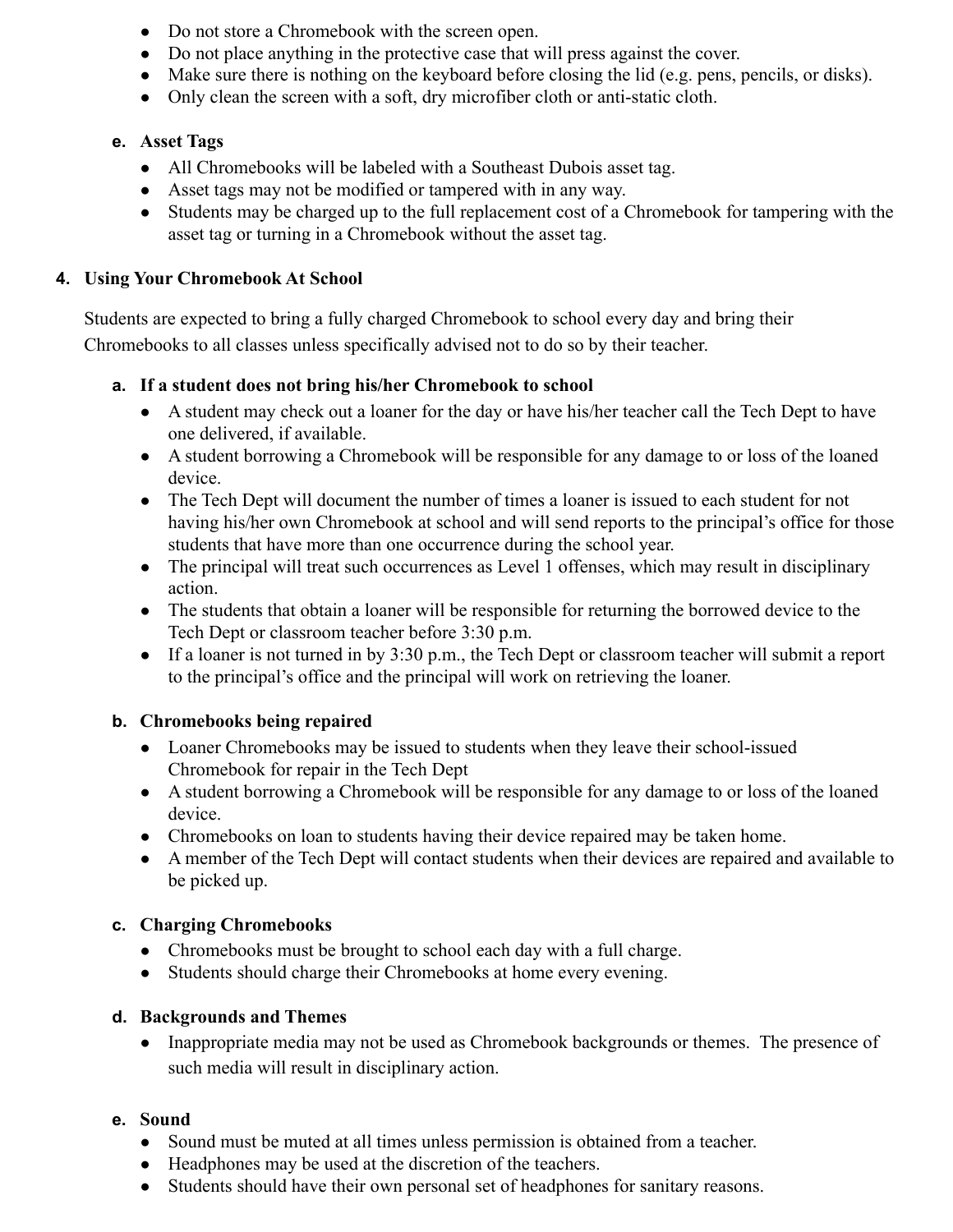#### **f. Printing**

- Students will be encouraged to digitally publish and share their work with their teachers and peers when appropriate.
- Students may set up their home printers with the Google Cloud Print solution to print from their Chromebooks at home. Information about Google Cloud Print can be obtained here: [http://www.google.com/cloudprint/learn/.](http://www.google.com/cloudprint/learn/)

# **g. Logging into a Chromebook**

- Students will log into their Chromebooks using their school issued Google Apps for Education account.
- Students should never share their account passwords with others, unless requested by an administrator.

# **h. Managing and Saving Your Digital Work With a Chromebook**

- The majority of student work will be stored in Internet/cloud based applications and can be accessed from any computer with an Internet connection and most mobile Internet devices.
- Some files may be stored on the Chromebook's hard drive.
- Students should always remember to save frequently when working on digital media.
- The district will not be responsible for the loss of any student work.
- Students are encouraged to maintain backups of their important work on a portable storage device or by having multiple copies stored in different Internet storage solutions.

#### **5. Using Your Chromebook Outside of School**

Students are encouraged to use their Chromebooks at home and other locations outside of school. A WiFi Internet connection will be required for the majority of Chromebook use, however, some applications can be used while not connected to the Internet. Students are bound by the Southeast Dubois *Responsible Use Policy*, Administrative Procedures, Chromebook agreement, and all other guidelines in this document wherever they use their Chromebooks.

#### **6. Operating System and Security**

Students may not use or install any operating system on their Chromebook other than the current version of ChromeOS that is supported and managed by the district.

#### **a. Updates**

• The Chromebook operating system, ChromeOS, updates itself automatically. Students do not need to manually update their Chromebooks

# **b. Virus Protection**

- Chromebooks use the principle of "defense in depth" to provide multiple layers of protection against viruses and malware, including data encryption and verified boot.
- There is no need for additional virus protection.

# **7. Content Filter**

The district utilizes an Internet content filter that is in compliance with the federally mandated Children's Internet Protection Act (CIPA). All Chromebooks, regardless of physical location (in or out of school), will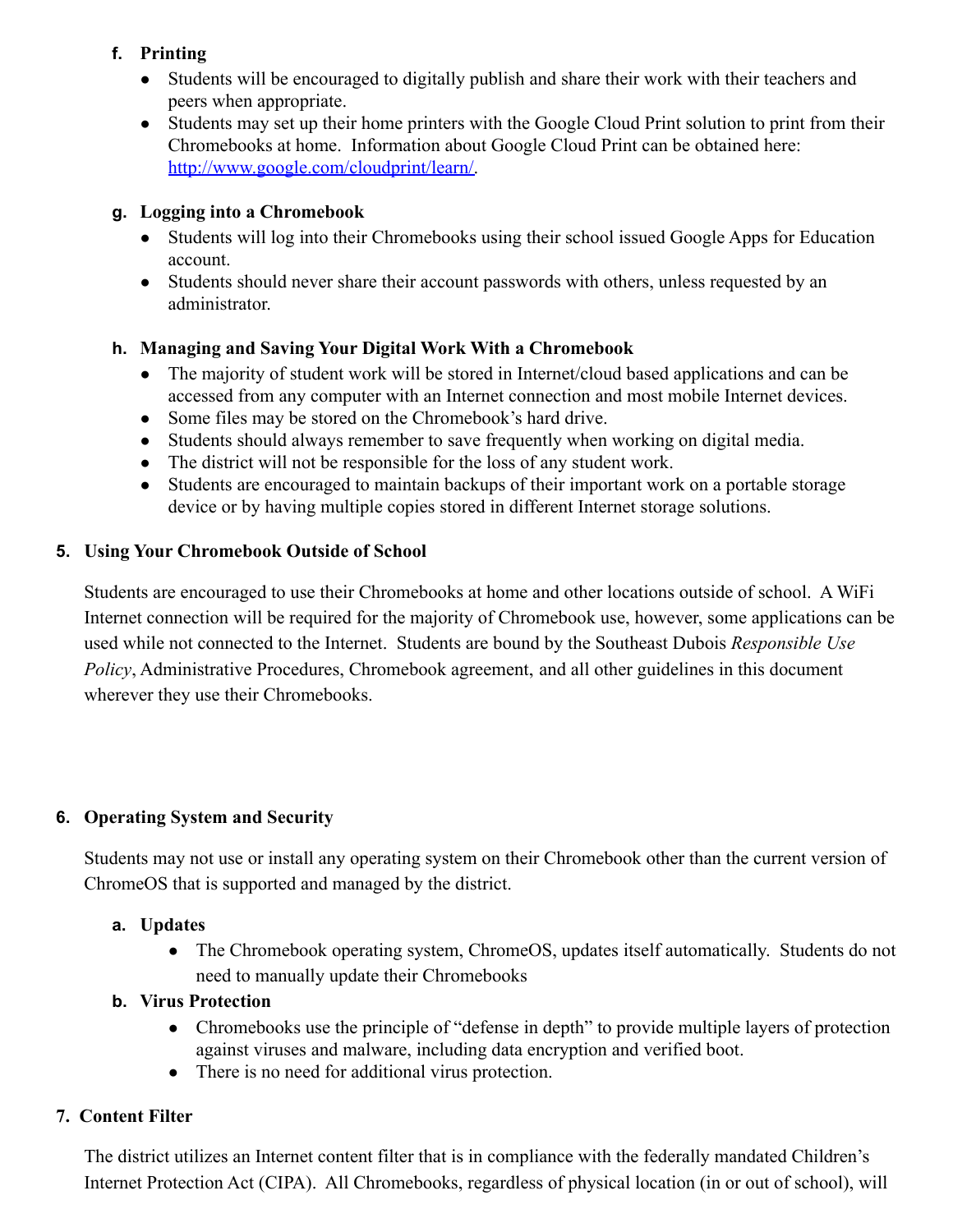have all Internet activity protected and monitored by the district. If a website is blocked in school, then it will be blocked out of school. If an educationally valuable site is blocked, students should contact their teachers to request the site be unblocked.

#### 8. **Software**

- a. **Google Apps for Education**
	- Chromebooks seamlessly integrate with the Google Apps for Education suite of productivity and collaboration tools. This includes Google Docs (word processing), Spreadsheets, Presentations, Drawings, and Forms.
	- All work is stored in the cloud.

# b. **Chrome Web Apps and Extensions**

• Some web apps will be available to use when the Chromebook is not connected to the Internet.

# 9. **Chromebook Identification**

- a. **Records**
	- The district will maintain a log of all Chromebooks that includes the Chromebook serial number, asset tag code, and name and ID number of the student assigned to the device.

# b. **Users**

• Each student will be assigned the same Chromebook for the duration of 4 years. Students receive new chromebooks in grades 1, 5, and 9. When a student graduates, their chromebook is cycled to Kindergarten. *Take good care of it!*

# 10. **Repairing/Replacing Your Chromebook**

- **a. Tech Dept**
	- All Chromebooks in need of repair must be brought to the classroom teacher or Technology Dept as soon as possible.
	- The Tech Dept will analyze and fix the problems.

# **b. Vendor Warranty**

- Chromebooks include a one year hardware warranty from the vendor.
- The vendor warrants the Chromebook from defects in materials and workmanship.
- The limited warranty covers normal use, mechanical breakdown, and faulty construction. The vendor will provide normal replacement parts necessary to repair the Chromebook or, if required, a Chromebook replacement.
- The vendor warranty does not warrant against damage caused by misuse, abuse, or accidents.
- All repair work must be reported to the Tech Dept.

# **11. No Expectation of Privacy**

Students have no expectation of confidentiality or privacy with respect to any usage of a Chromebook, regardless of whether that use is for district-related or personal purposes, other than as specifically provided by law. The District may, without prior notice or consent, log, supervise, access, view, monitor, and record use of student Chromebooks at any time for any reason related to the operation of the District. By using a Chromebook, students agree to such access, monitoring, and recording of their use.

# **a. Monitoring Software**

1. Teachers, school administrators, and the technology department staff may use monitoring software that allows them to view the screens and activity on student Chromebooks.

# **12. Appropriate Uses and Digital Citizenship**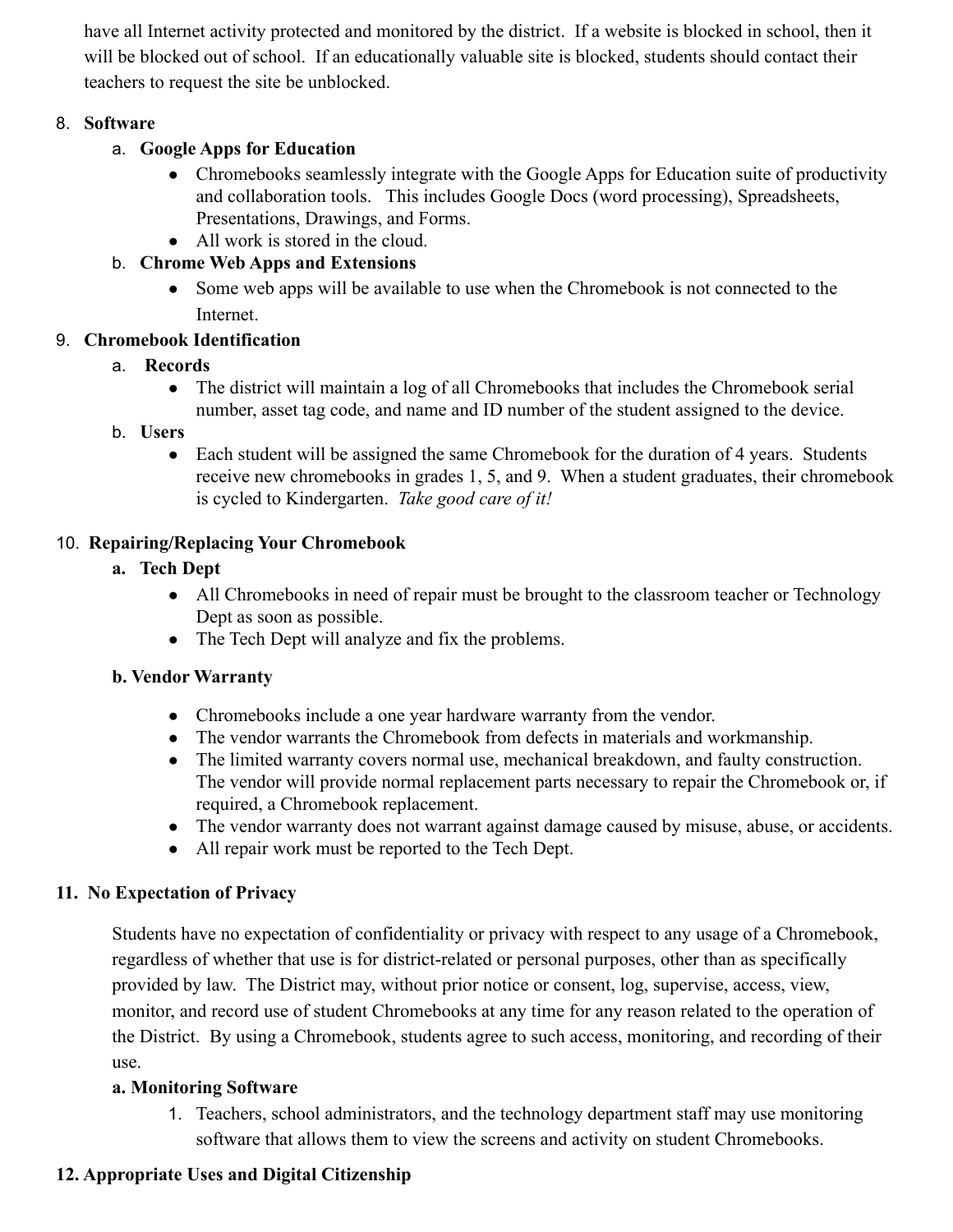School-issued Chromebooks should be used for educational purposes and students are to adhere to the *Responsible Use Policy* and all of its corresponding administrative procedures at all times. While working in a digital and collaborative environment, students should always conduct themselves as good digital citizens by adhering to the following:

- **1. Respect Yourself.** I will show respect for myself through my actions. I will select online names that are appropriate. I will use caution with the information, images, and other media that I post online. I will carefully consider what personal information about my life, experiences, or relationships I post. I will not be obscene. I will act with integrity.
- **2. Protect Yourself.** I will ensure that the information, images, and materials I post online will not put me at risk. I will not publish my personal details, contact details, or a schedule of my activities. I will report any attacks or inappropriate behavior directed at me while online. I will protect passwords, accounts, and resources
- **3. Respect Others.** I will show respect to others. I will not use electronic mediums to antagonize, bully, harass, or stalk people. I will show respect for other people in my choice of websites: I will not visit sites that are degrading to others, pornographic, racist, or inappropriate. I will not enter other people's private spaces or areas.
- **4. Protect Others.** I will protect others by reporting abuse and not forwarding inappropriate materials or communications. I will avoid unacceptable materials and conversations.
- **5. Respect Intellectual Property.** I will request permission to use copyrighted or otherwise protected materials. I will suitably cite all use of websites, books, media, etc. I will acknowledge all primary sources. I will validate information. I will use and abide by the fair use rules.
- **6. Protect Intellectual Property.** I will request to use the software and media others produce. I will purchase, license, and register all software or use available free and open source alternatives rather than pirating software. I will purchase my music and media and refrain from distributing these in a manner that violates their licenses.

#### **Learn More About Your Chromebook**

http:// [www.google.com/chromebook](http://www.google.com/chromebook)

[http://www.techrepublic.com/blog/google-in-the-enterprise/ten-ways-to-maximize-your-google-drive/19](http://www.techrepublic.com/blog/google-in-the-enterprise/ten-ways-to-maximize-your-google-drive/1989) [89](http://www.techrepublic.com/blog/google-in-the-enterprise/ten-ways-to-maximize-your-google-drive/1989)

<http://www.teachthought.com/technology/52-tips-and-tricks-for-google-docs-in-the-classroom/>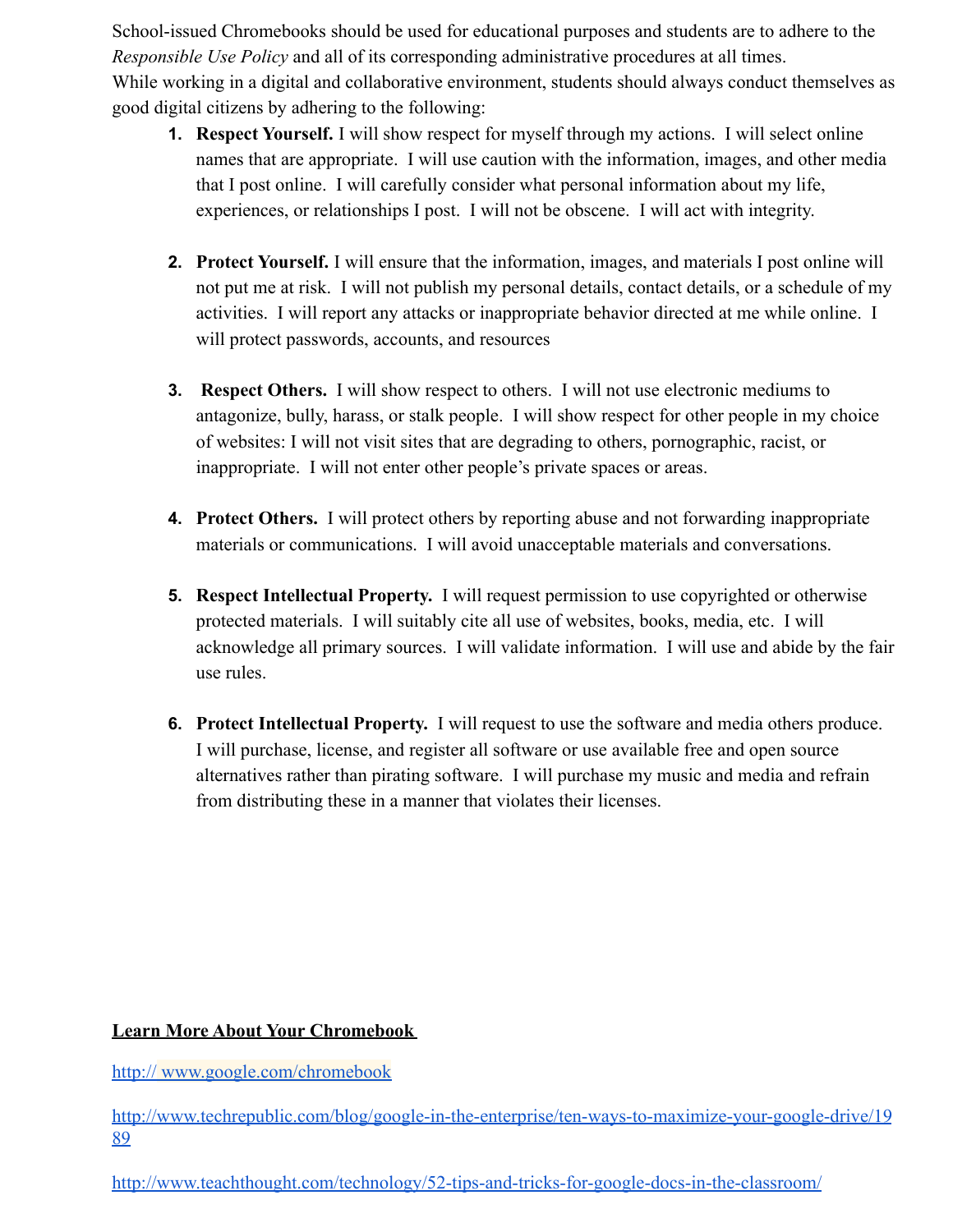

# **Southeast Dubois Co School Corp Grades K - 12 Responsible Use Guidelines**

Southeast Dubois Co School Corp considers technology integral to our learning environment and believes that it will only continue to grow in importance. In this age, students denied access to modern technology resources would be as unable to function in the learning environment as students denied books or pencils. Therefore, given that a wide variety of digital electronic devices and Internet-based technologies are utilized at all grade levels across the curriculum in support of teaching, learning, and assessing traditional and technology standards, given that many traditional resources are now available online only, and given our requirement and obligation as a school district to teach technology standards and digital citizenship, the use of modern educational resources such as computers and the Internet is an acknowledged condition of enrollment at Southeast Dubois Co Corp.

The Southeast Dubois Co School Corp filters all internet traffic for the purpose of safeguarding staff and students from harmful content. The Southeast Dubois Co School Corp also provides supervision and education related to appropriate online behavior, including interacting with other individuals on social networking websites and in chat rooms, and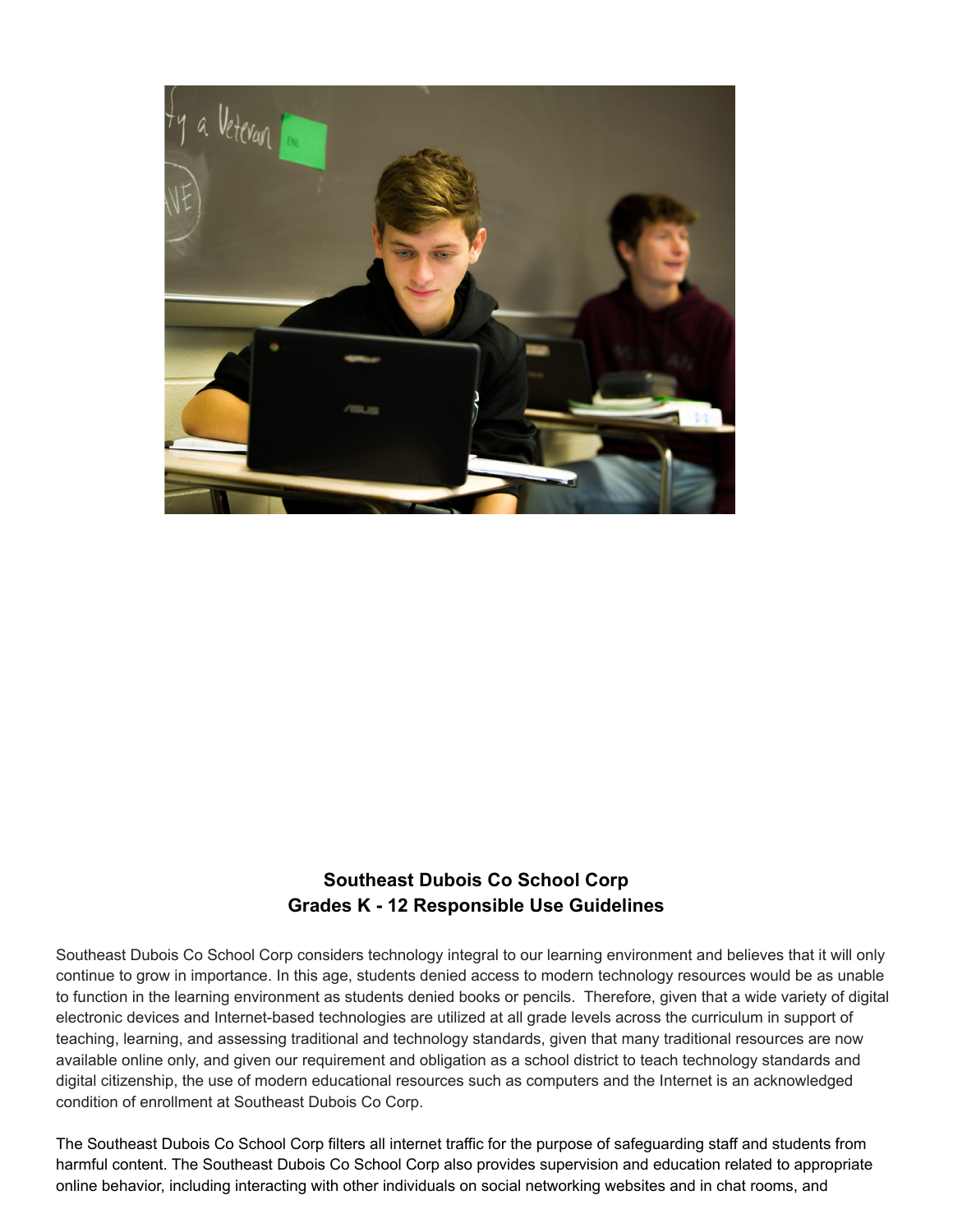regarding cyberbullying awareness and response. However, it is still the responsibility of all computer users to make sure they comply with providing a safe and secure learning environment when using technology. The District encourages parents/guardians to supervise their child(ren) when using technologies from home.

**CLEAR** highlights the important points contained in Southeast Dubois Co School Corp Acceptable Use Policy.

# **CLEAR: C**onsiderate, **L**egal & **E**thical, **A**ppropriate and **R**esponsible

**Considerate:** People in our community reflect <sup>a</sup> diverse set of customs, values and points of view. Digital communication should be respectful, polite and considerate of others.

**Leaal & Ethical:** Respect copyright laws by copying media including text, music and videos only with permission and by crediting and citing the source where the information was found. It is a good general practice to link to others' work rather than reproduce it. Respect the privacy of others, ask permission before taking photographs, video or audio recordings. Illegally copied or downloaded software, files, pictures, music or games may not be used on WPS computers.

**Abbropriate:** School technology is used for educational purposes and only appropriate words and images may be used and viewed. If inappropriate material are viewed or received, it is the responsibility of the recipient to delete them.

**Responsible:** Ensure that care is taken with all hardware, software, shared resources (i.e. printers, scanners) and use of the school network, so as to prevent damage or misuse whether intentional or not; your actions should not inhibit the work of others. Personal information and passwords will be kept private.

**If you see someone not being CLEAR report the abuse/misuse to <sup>a</sup> responsible adult.**

Southeast Dubois Co. School Corporation

# *CHROMEBOOK AGREEMENT*

Students in grades K-12 will be issued Google Chromebooks for use in school and at home. This document provides students and their parents/guardians with information about taking care of the equipment, using it to complete assignments, and being a good digital citizen.

*Students and their parents/guardians are reminded that use of TECHNOLOGY is a privilege and not a right and that everything done on any device, network, or electronic communication device may be monitored by the school authorities. Inappropriate use of the TECHNOLOGY can result in limited or banned computer use, disciplinary consequences, removal from courses, loss of credit, receiving a failing grade, and/or legal action.*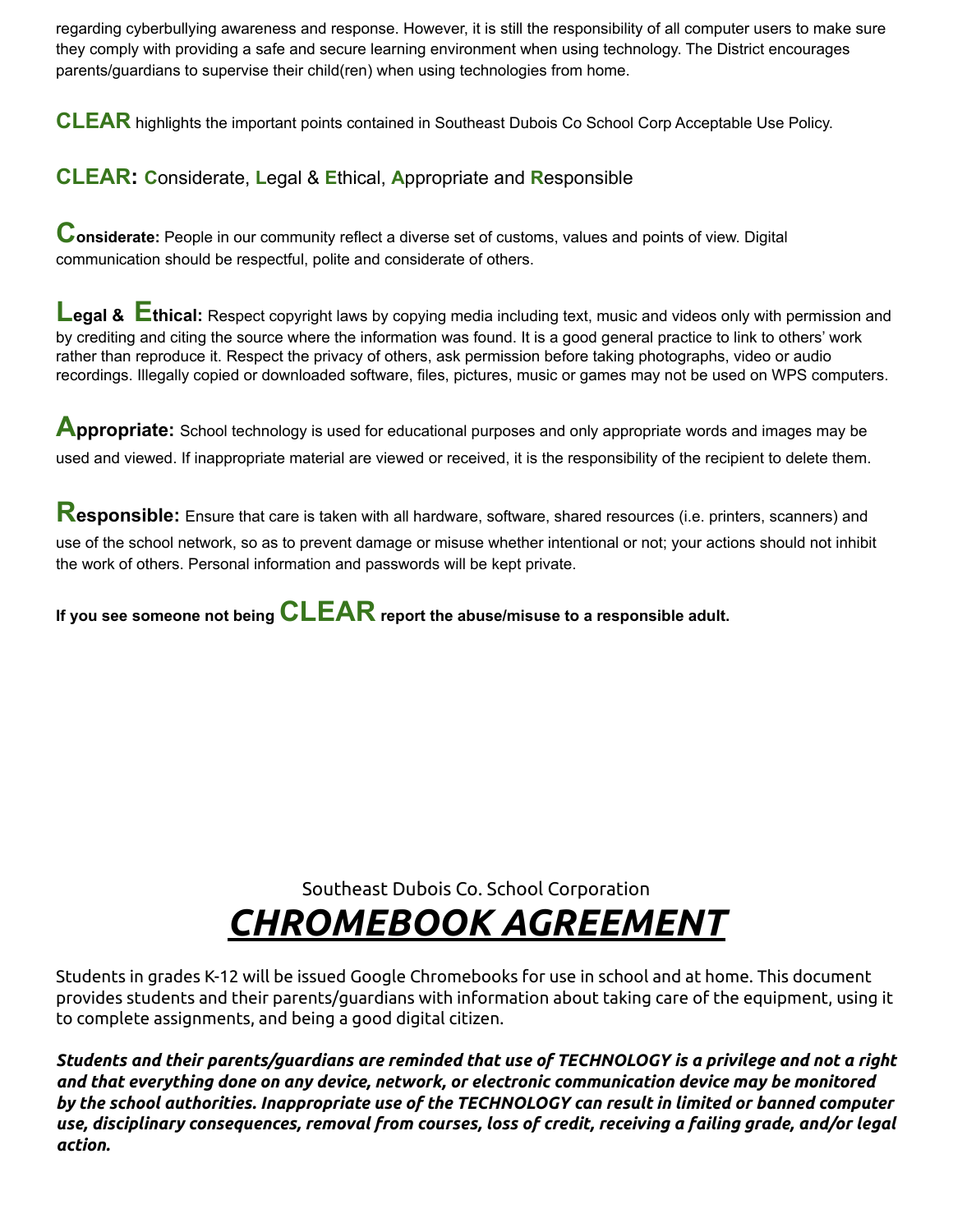Students and their parents/guardians are responsible for reviewing the Chromebook Agreement and Responsible Use Policy.

#### **OWNERSHIP of the CHROMEBOOK**

Southeast Dubois Co School Corporation retain sole right of possession of the Chromebook. The Chromebooks are RENTED to the students for educational purposes for the academic year. Moreover, school administrative staff and faculty retain the right to collect and/or inspect Chromebooks at any time, including via electronic remote access and to alter, add, delete installed software or hardware.

#### **RESPONSIBILITY for the CHROMEBOOK**

Students are solely responsible for the Chromebooks issued to them and must adhere to the following: Students

- must comply with the Responsible Use Policy and all policies of the school corporation when using their Chromebooks.
- must bring their Chromebooks to school every day and make sure it is fully charged. Failure to do so may result in disciplinary action. Note: A fully charged SED Chromebook should last 6.5 hours charged.
- must treat their device with care and never leave it in an unsecured location.
- must keep their device in a protected when traveling.
- must promptly report any problems with their Chromebook to tech support.
- may NOT remove or interfere with the serial number and other identification.
- may not attempt to remove or change the physical structure of the Chromebook, including the keys, screen cover or plastic casing.
- may not attempt to install or run any operating system on the Chromebook other than the ChromeOS operating system supported by the school.
- must keep their device clean and must not touch the screen with anything (e.g., your finger, pen, pencil, etc..) other than approved computer screen cleaners.
- Must remain free of any writing, drawing, stickers, and labels.

#### **RESPONSIBILITY for ELECTRONIC DATA**

The students are solely responsible for any apps or extensions on their Chromebook that are not installed by a member of the school staff. Students are responsible for backing up their data to protect from loss. Users of school technology have no rights, ownership, or expectations of privacy to any data that is, or was, stored on the Chromebook, school network, or any school-issued applications and are given no guarantees that data will be retained or destroyed.

#### **COPYRIGHT AND FILE SHARING**

Students are required to follow all copyright laws around all media including text, images, programs, music, and video. Downloading, sharing, and posting online illegally obtained media is against the Responsible Use Policy.

#### **SPARE EQUIPMENT and LENDING**

If a student's Chromebook is inoperable, the school has a limited number of spare devices for use while the student's Chromebook is repaired or replaced. This agreement remains in effect for loaner computers. The student may not OPT to keep an inoperable Chromebook to avoid doing class work due to loss or damage. If a student does not bring his/her Chromebook to school, the student may be required to borrow a device from the school based on the direction from his/her teacher. Disciplinary action may result for failure to bring a fully charged Chromebook to school.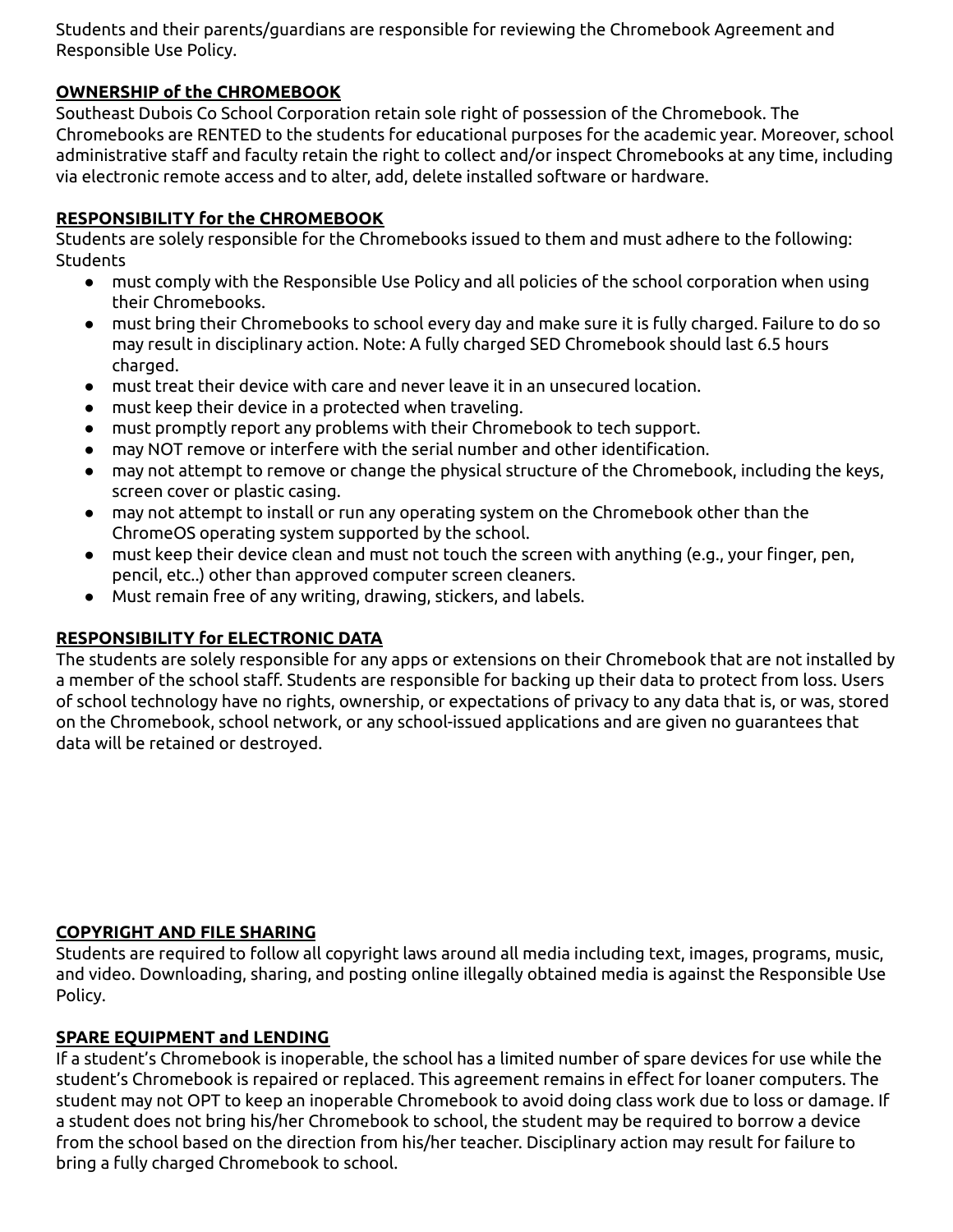#### **DAMAGE AND REPAIR**

Students will be responsible for all repairs to their device due to **accidental or intentional damage**. If it is a manufacturer's defect, the school will cover the cost.

**ESTIMATED** prices for damages are as follows: (these can fluctuate based on model and inventory)

Broken Screen - \$45 Damaged Charger - \$35 Damaged Keyboard - \$80 Battery - \$45 Motherboard - \$120 Lost/Stolen -\$300 - **if stolen, please file a police report**

#### **DIGITAL CITIZENSHIP**

Students must follow the six conditions of being a good digital citizen:

- 1. RESPECT YOURSELF. I will show respect for myself through my actions. I will select online names that are appropriate. I will consider the information and images that I post online. I will consider what personal information about life, experience, experimentation or relationships I post. I will NOT be obscene. I will not visit sites that are degrading, pornographic, racist, or inappropriate.
- 2. PROTECT YOURSELF. I will ensure that the information, images, and materials I post online will not put me at risk. I will not publish my personal details, contact details, or schedule of my activities. I will report any attacks or inappropriate behavior directed at me. I will protect passwords, accounts, and resources.
- 3. RESPECT OTHERS. I will show respect to others. I will not use electronic mediums to antagonize, bully, harass or stalk other people. I will show respect for other people in my choice of websites. I will not abuse my rights of access and I will not ether other people's private spaces or areas.
- 4. PROTECT OTHERS. I will protect others by reporting abuse, not forwarding inappropriate materials or communications; I will moderate unacceptable materials and conversations.
- 5. RESPECT INTELLECTUAL PROPERTY. I will request permission to use resources. I will suitably cite any and all use of websites, books, media, etc. I will acknowledge all primary sources. I will validate information. I will use and abide by the fair use rules.
- 6. PROTECT INTELLECTUAL PROPERTY. I will request to use the software and media others produce. I will use free and open source alternatives rather than pirating software. I will purchase, license, and register all software. I will purchase my music and media, and refrain from distributing these in a manner that violates their licenses. I will act with integrity.

#### **CHROMEBOOK AGREEMENT / SIGNATURE FORM**

By signing below, the student and their parent/guardian agree to follow, understand, and accept:

- a. Responsible Use of technology policy.
- b. Chromebook Agreement
- c. Website and Social Media Guidelines (Below)
- d. That the Chromebook, software, and issued peripherals are owned by the school.
- e. If the student ceases to be enrolled, the student agrees to return the Chromebook in good working order or pay the full \$300.00 replacement cost. In addition, the student must also return both the Chromebook charger and the Chromebook case.
- f. In no event shall SE Dubois be held liable to any claim of damage, negligence, or breach of duty.

# **WEBSITE and SOCIAL MEDIA Guidelines;**